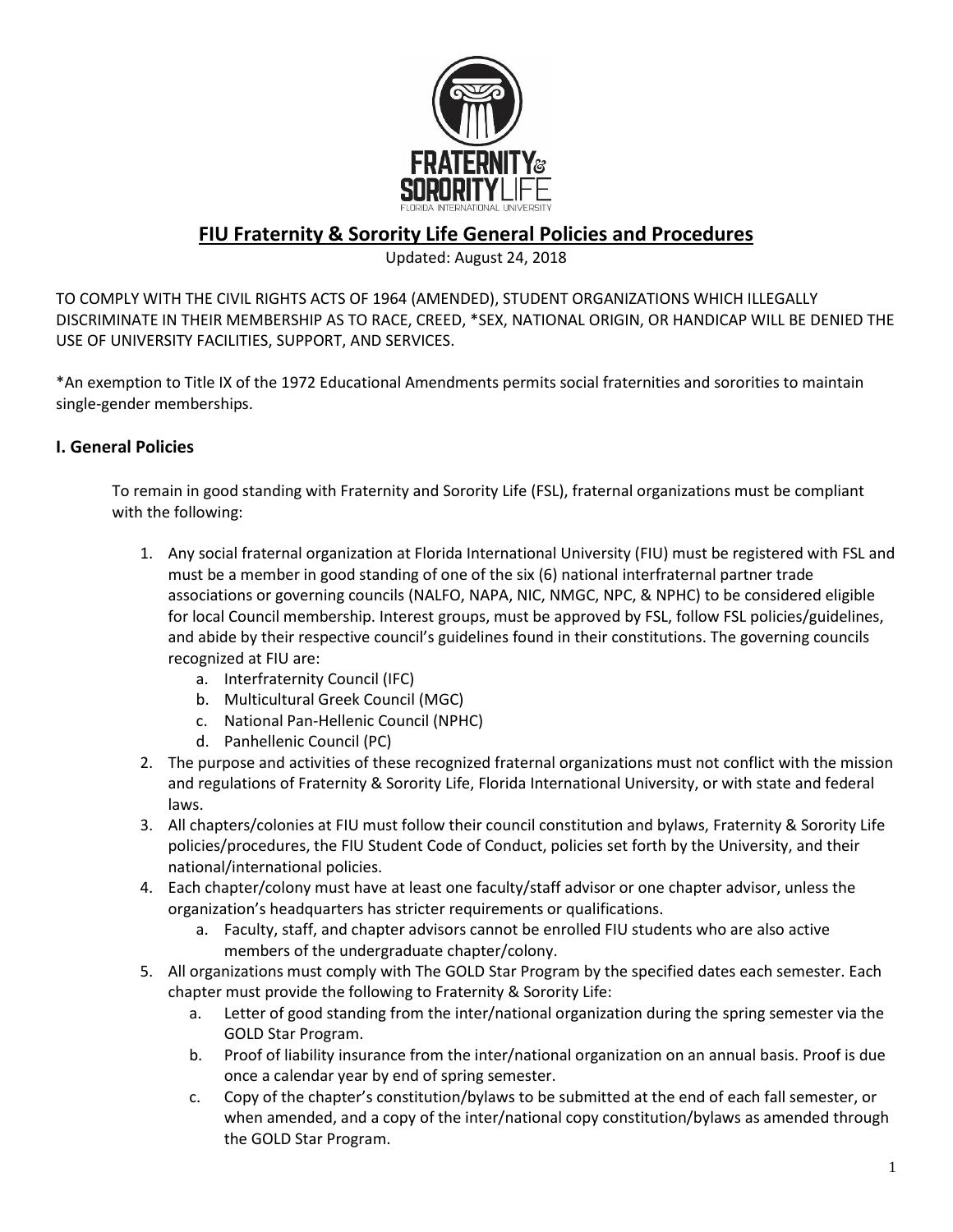- d. All GOLD Star Program submissions must be submitted by a current active member of the organization. An active member is defined as an enrolled FIU student who is listed on the chapter's official roster filed with Fraternity & Sorority Life.
- e. All organizations must have documentation of their 501(c)(7) status filed with Fraternity & Sorority Life. This status must be active and submitted on an annually in the spring semester with Fraternity & Sorority Life as part of their GOLD Star Program submission.
- 6. Each semester, the chapter/colony will participate in all-Greek educational activities sponsored by Fraternity & Sorority Life with at least 40% chapter/colony attendance. Failure to do so will result in a fine of \$10 per person payable to *FIU Foundation*. Documentation of additional programming will be required and must be submitted through the GOLD Star Program process.
- 7. Chapter Academic Requirements: All chapters/colonies are required to maintain a 2.7 semester grade point average (for fall/spring) to retain privileges on campus. Community Grade Reports will be compiled and shared during the Fall and Spring semesters with each chapter/colony president, advisor, and their headquarters. FSL does not compile and report out Summer Semester grades due to the variation in enrollment numbers of chapter members and because chapters are not considered active during the summer. Active is defined by dues collection processes of individual councils.
- 8. If a chapter/colony falls below a 2.7 semester grade point average they will be placed on academic probation. Chapter headquarters will be notified of the current academic chapter status.
	- a. Chapters/colonies who are **initially** placed on academic probation will be limited to three social, philanthropic, or educational events to refocus on academic improvement.
	- b. Approved recruitment/intake events are exempt from being on academic probation.
	- c. If a chapter or colony is on academic probation for **two consecutive semesters**, failure to meet the standard GPA requirements will result in:
		- 1. No approval of signature events.
		- 2. Only being able to host two social, philanthropic, or educational events during the semester.
		- 3. No participation in intramural sporting events.
		- 4. Limited reservations approval by FSL.
	- d. When on academic probation, the chapter/colony must present and implement an academic plan and meet with their council advisor (or designee) and their respective council's scholarship or academic chair at least once a month during the probation period.
	- e. Failure to meet the standard GPA requirements for **three consecutive semesters** will result in the chapter/colony losing all event privileges until the GPA minimum is acquired.
		- 1. An FSL review of the chapter's standing on campus will be held in conjunction with a representative of the Chapter Headquarters to determine continued council and campus recognition.
		- 2. It is up to the FSL Advisor to determine the final action items and timeline for improvement to ensure recognition after three consecutive semester academic probations.
		- 3. Lack of communication and improvement of the chapter following this review can result in full loss of chapter recognition.
- 9. All council executive board and chapter/colony presidents must have a GPA equal to or higher than a cumulative 2.7 grade point average and must be registered for at least nine credits (undergraduate) or at least six credits (graduate). Officers not meeting this standard must resign from their position.
- 10. Minimum Membership Requirement: Each fraternity and sorority chapter/colony will maintain a minimum of 10 active members on the chapter's roster at all times.
	- a. If the chapter/colony roster falls below 10 members, the chapter/colony will immediately be placed on a probationary status for two (excluding summer) semesters.
		- i. Probationary status provides a warning for chapters that they need to conduct a healthy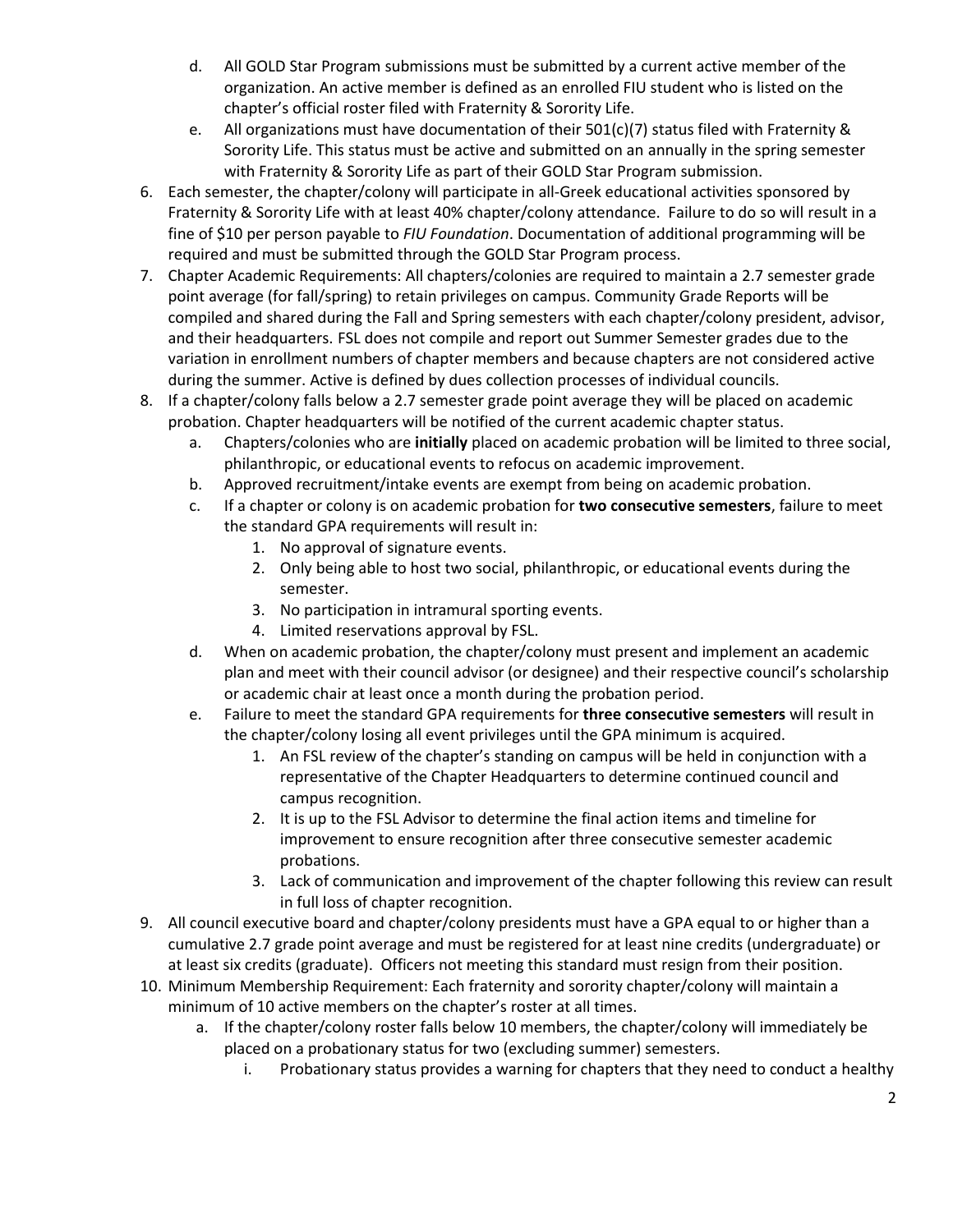recruitment/intake period where they must meet the minimum number of members.

- ii. Failure to meet in the minimum number of members can result in loss of recognition on campus.
- b. If a chapter/colony has been on probation for two consecutive semesters and has failed to meet the minimum membership requirement, an FSL review of the chapter's recognition at FIU will be held.
- c. The chapter review for membership totals will include:
	- i. Review of recruitment plans for the past three consecutive recruitment semesters
	- ii. Marketing attempts to recruit
	- iii. Number of informational sessions held
	- iv. Nationals involvement in recruitment workshops and tactics
	- v. Council involvement in helping the chapter recruit
	- vi. Number of times the chapter president and/or recruitment chair has met with the council/staff advisor to talk about recruitment.
	- vii. Review of chapter grades
- 11. Intramural Sports is overseen by FIU's Wellness and Recreation Center. Individual councils will send the list of active members per organization to FIU's Wellness and Recreation Center once a semester. Individual councils also reserve the right to have additional requirements regarding intramural sports.
- 12. All judicial matters will be handled through Student Conduct and Conflict Resolution, the respective council's judicial board (if applicable), Fraternity & Sorority Life, or the Community Standards Board depending on the type of infraction by the chapter.
- 13. Fraternity & Sorority Life will make all organizational standings available online and through requests.
- 14. Each chapter must have a representative to serve on the Greek Standards Board to be part of the pool to hear cases that arise as a result of Community Standards violations.
- 15. Authority of Fraternity & Sorority Life includes, but is not limited to:
	- a. Removal of event privileges;
	- b. Removal of reservation privileges;
	- c. Fines, when applicable; and
	- d. Removal of chapter/colony recognition.

## **II. Recruitment, Intake, and New Members**

- 1. All organizations must complete the Membership Education Form/Membership Intake Form, including the antihazing form, by the requested deadline.
- 2. Fraternity and Sorority Life requires that students looking to join a chapter/colony must have the following minimum GPA/credits (Please note: Some chapters/colonies may have higher GPA requirements):
	- a. IFC
		- i. A cumulative unweighted 2.75 high school GPA or a 2.5 cumulative GPA if they have earned nine or more FIU or transfer credits.
	- b. MGC:
		- i. A cumulative unweighted 2.75 high school GPA or a 2.5 cumulative GPA if they have earned nine or more FIU or transfer credits.
	- c. NPHC:
		- i. A 2.5 cumulative GPA if they have earned nine or more FIU or transfer credits.
	- d. PC
		- i. A cumulative 3.0 high school GPA or a 2.5 cumulative GPA if they have earned nine or more FIU or transfer credits.
	- e. Students must be enrolled in at least nine credits at FIU, fully matriculated at FIU, and in good academic and conduct standing with the university.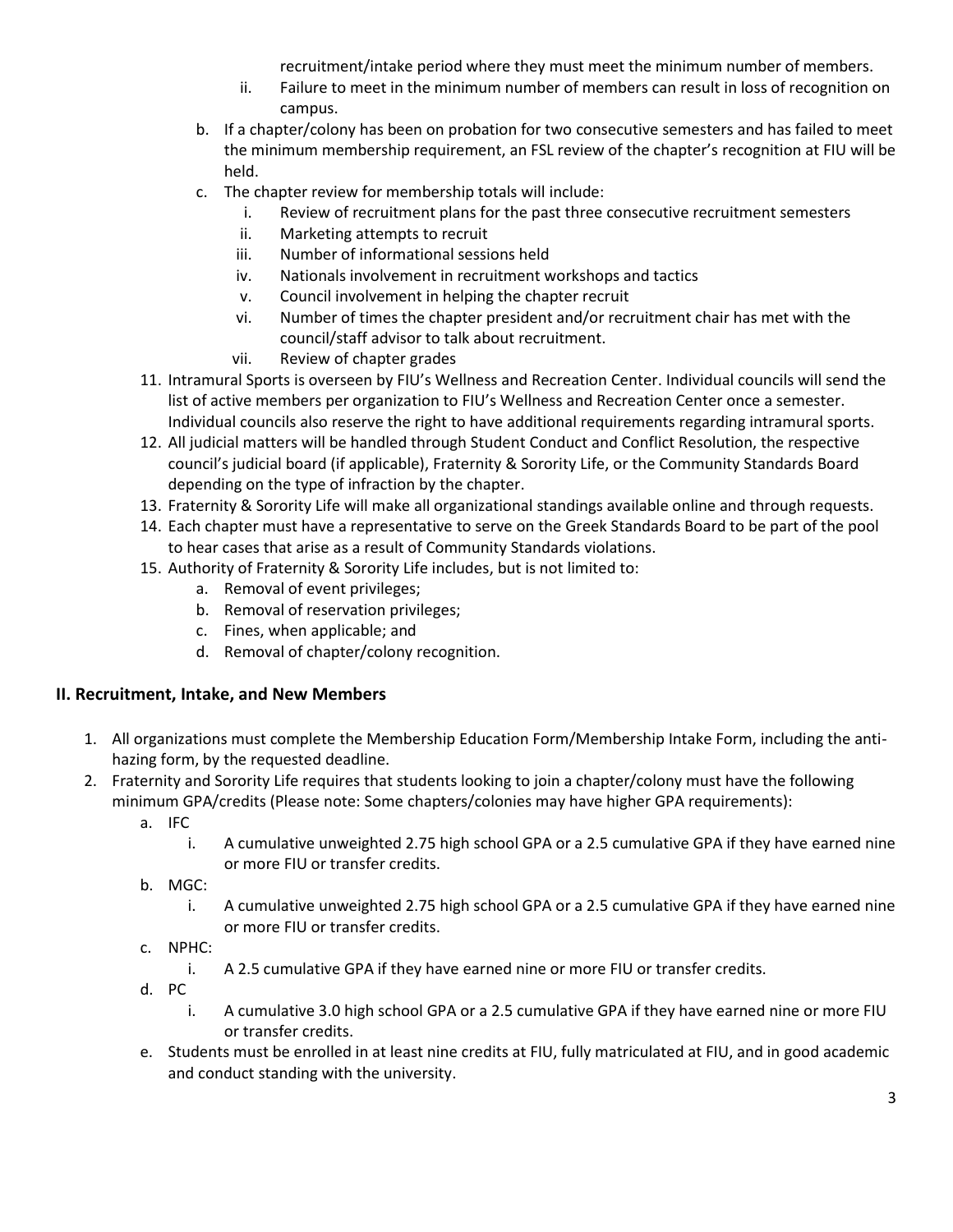- f. Students joining in fall/spring must be registered in nine credit hours at the university.
	- i. Exceptions can be made for dual degree seeking students with proper documentation.
- g. Students joining in the summer must be registered in at least one summer class.
	- i. Individual councils and organizations may have additional requirements.
	- ii. MGC and NPHC organizations requesting a summer intake process must be formally submitted in writing to Fraternity & Sorority Life.
		- 1. Documentation must include a letter of approval from their national office.
		- 2. Each request will be reviewed on case by case basis.
- 3. Panhellenic fully-structured recruitment events will be single-gender events. Please see individual council constitution and policies for additional information regarding recruitment guidelines.
	- a. FSL reserves the right to determine locations and sites for Panhellenic Recruitment events that will foster a safe environment for all participants. This includes setting attendance or participation limits per chapter to meet facility or venue capacity requirements.
- 4. All organizations must be in compliance with their local, national and/or international recruitment/intake policies.
- 5. All recruitment or intake activities must be non-alcoholic. Additionally, no alcohol can be present at any associate member, new member, novice program activity, ritual, or meeting.
- 6. All new member education processes/programs must be completed prior to finals week each semester in the same semester it begins.
- 7. All new members are required to attend a FIU Greeks 101: New Member Workshop by Fraternity & Sorority Life.
	- a. IFC and PC new members must attend the semester they are going through their new member education process.
	- b. MGC and NPHC new members must attend the semester immediately after initiation (excluding summer).
	- c. A \$25 fine will be assessed for all new members who do not attend during their required semester.
- 8. For any organization presenting new members, all revelations must be completed within 10 days of initiation, pinning, or crossing.

Any organization that fails to complete any of these expectations will be further reviewed by Fraternity & Sorority Life and the council or umbrella organization under which it operates.

### **III. Event Planning and Programming**

### **A. General Policies**

- 1. Fraternity & Sorority Life programming takes precedence over major council and chapter programming events. Overall community events include, but are not limited to:
	- a. Week of Welcome events;
	- b. Hazing Prevention programming;
	- c. Alcohol Awareness programming;
	- d. Sexual Assault Education and Prevention programming; and
	- e. Greek Service Day(s).
	- FSL reserves the right to create new overall community programs, when deemed necessary.
- 2. The Event Planning and Notification Form (EPNF), found on PantherConnect, must be submitted for events containing alcohol and/or with anticipated crowds larger than 100 people (parties, mixers, new member presentations, formal events, semi-formal events, philanthropic events, date functions, etc.). Organizations must follow the policies listed on the event planning form.
	- a. Functions and events must be registered with Fraternity & Sorority Life and the EPNF must be submitted via PantherConnect at least 14 business days before the function or event.
	- b. Additionally, an Environmental Health and Safety Checklist must be completed and turned into the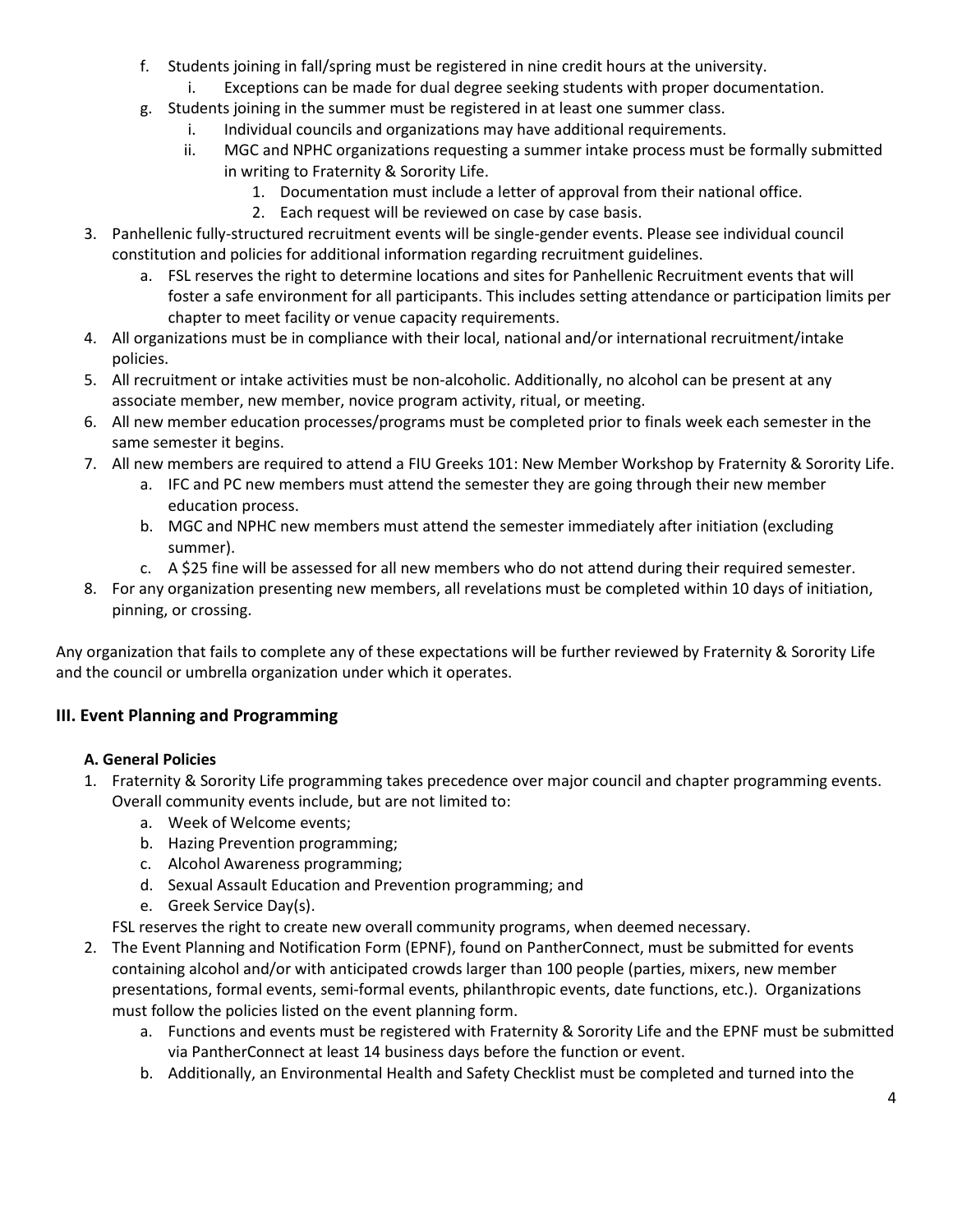corresponding department for events on campus with more than 100 people (events outside, BBQs, or events on-campus with alcohol, etc.) This form must be completed within a minimum of 14 business days before the event.

- c. Penalties for submission of a late or incomplete form will result in the following:
	- i. \$100 fine for the first violation,
	- ii. \$150 fine for the second violation,
	- iii. \$200 fine for the third violation.
		- 1. An all social event restriction will placed on the chapter at a third violation
		- 2. An all-social event restriction will last 90 days.
	- iv. Failure to submit a form will result in a referral to the corresponding council's Judicial Board and/or the Office of Student Conduct and Conflict Resolution.
- d. Any chapter/colony hosting or cosponsoring any event/activity, on and off campus, with a recognized fraternity or sorority from another accredited institution must register that event/activity with Fraternity & Sorority Life.
- 3. Organizations must have all flyers and t-shirts approved by Fraternity & Sorority Life prior to printing or posting within 21 days of the event. All materials to be posted or printed or t-shirts for an event must be submitted with the initial EPNF and approved before printing or use. Materials, including, but not limited to: alcohol, illegal substances, disparaging, lewd, and/or inappropriate materials, and those that are inconsistent with University Policy will be denied.
- 4. Organizations are not allowed to host fundraising or social events that include the auctioning or selling of other human beings (i.e. date auctions), or those that include any form of gambling.
- 5. All functions must adhere to local, state, and federal laws and must uphold the risk management policies of their national organization.
- 6. A gathering of six (6) or more individuals of the same fraternity or sorority could be considered an event.
	- a. Any gathering of a chapter/colony with a membership size below six (6) could also be considered an event.

### **B. Social Events**

- 1. All social functions or events sponsored or hosted by a sorority or fraternity at Florida International University must be registered and approved with Fraternity & Sorority Life.
	- a. The sale, intent to sell, and use of illegal drugs is prohibited, on or off campus, including official or "unofficial" chapter houses, and at any fraternity and/or sorority events.
- 2. All social events scheduled for the semester should occur by the Friday of the last week of classes. Social events will not be approved for the Saturday or Sunday preceding finals week or during finals week.
- 3. The sponsoring organization, as well as the co-sponsoring organization(s), are held liable for the operation and conduct of the event, whether on or off campus.
	- a. It is expected that any organization's role in planning, hosting, funding, and/or advertising an event is considered a co-sponsorship.
	- b. The EPNF must be signed and submitted individually by all co-sponsoring organizations.
	- c. If an event occurs at the chapter house, they are automatically a co-sponsor, even if they are not the sponsoring organization.

#### **C. Social Events with Alcohol**

1. Any event including alcohol hosted by a sorority or fraternity, on or off campus, must be either a BYOB or use a licensed and insured Third Party Vendor, as outlined by the Student Code of Conduct and the EPNF policies of Fraternity & Sorority Life. Additionally, any events with alcohol must follow the risk management policy of the corresponding inter/national headquarters.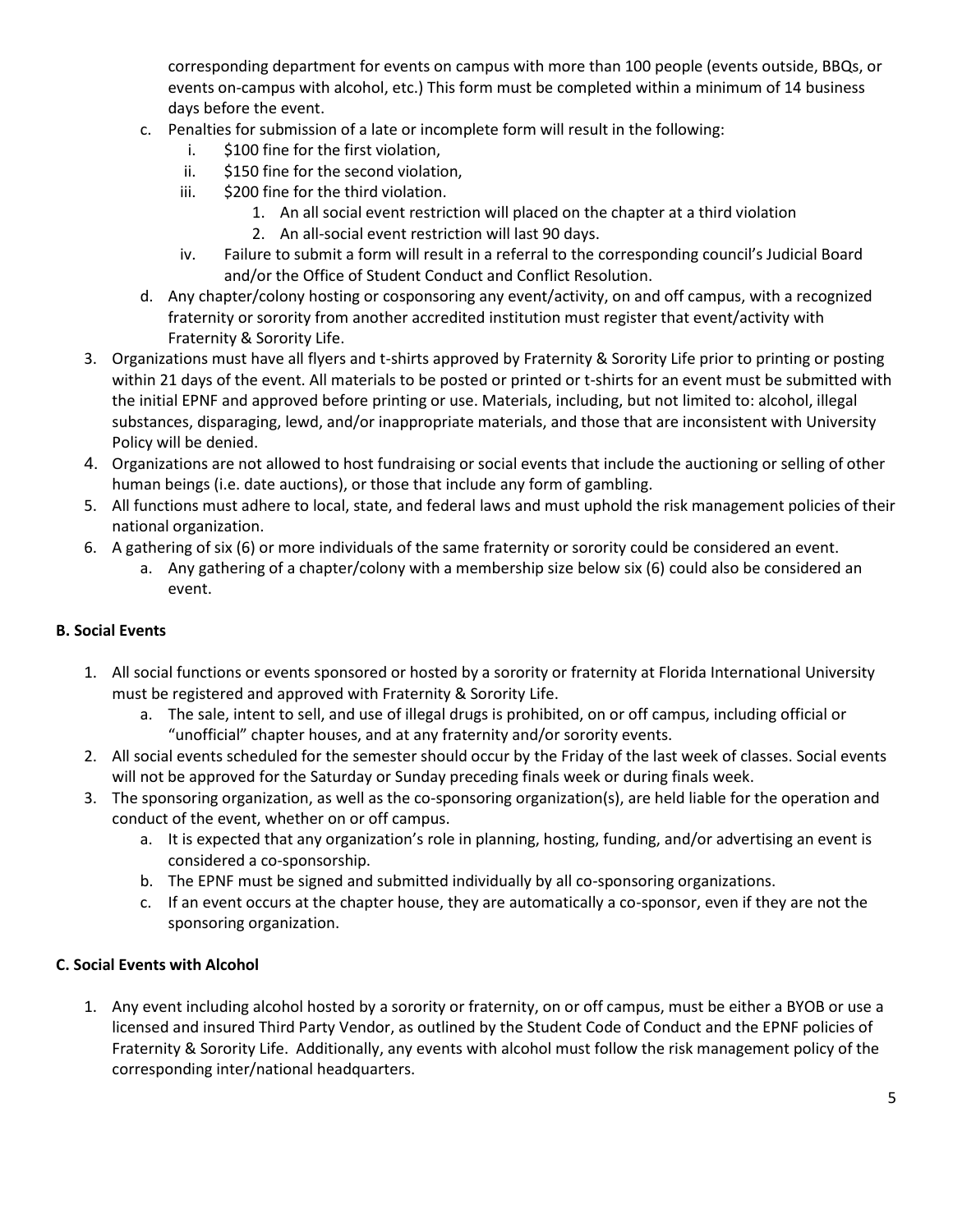- a. Presence of alcohol will constitute a social event.
- b. Organizations who are permitted to host events with alcohol, per their national policies, may host a maximum of 4 events with alcohol per semester. This does not include formal or semi-formal events.
- 2. Guest lists should be turned in at least 5 business days prior to the event. A post guest list must be submitted no later than 48 hours after the event.
- 3. Social events that involve alcohol must also be accompanied by sober monitor list that is turned in via the ENPF.
	- a. For every ten (10) people present, there must be one (1) sober monitor and a list of approved sober monitors must be submitted via PantherConnect when event is registered.
	- b. Sober Monitors must have attended sober monitor training provided by Fraternity & Sorority Life.
- 4. Any event must be in adherence to the local, state and federal laws concerning alcohol consumption both within the chapter's house and at third party establishments.
- 5. Alcohol cannot be purchased using chapter funds or by a common source (i.e. donations, pass the hat, member(s) pays, or alumni members pay).
- 6. No member(s) can purchase or give alcohol to anyone under the age of 21.
- 7. No chapter event with alcohol can be co-sponsored with a third-party establishment.
- 8. No event can be planned with other chapters/organizations that purchase alcohol for the event.
- 9. Common source containers are not permitted. This includes, but is not limited to, kegs, trash cans, recycling bins, kiddie pools, cases of beer, and coolers.
- 10. No drinking games will be played in fraternity houses, or at fraternity or sorority events, including tailgates. This includes, but is not limited to, flip cup, beer pong, beer Olympics, shotgunning, etc.
- 11. Possession and use of paraphernalia designed or used to deliver a high volume of alcohol or to facilitate rapid alcohol intake is prohibited. This includes, but is not limited to, ice luges, funnels, shot skis, etc.
- 12. Nonalcoholic beverages and non-salty foods must be provided for events that have alcohol.
- 13. Service of alcohol must stop at least one hour before the end of the event.
- 14. **Bring Your Own Beverage (BYOB) (Adapted from the Student Code of Conduct)**
	- a. **BYOB Definition**: An event where chapter members and guests are required to provide their own alcoholic beverages
	- b. **Guest List**: A guest list must be provided with Panther IDs of those in attendance. This must be submitted five business days before the event takes place. All guests must be personally invited to the event by a chapter member, with their attendance confirmed.
	- c. **Alcohol Limits**: Each person is limited to six 12-ounce cans of beer, four 10-ounce wine coolers, or one bottle of wine (25.4oz).
	- d. **Monitors**: Sober Monitors checking in guests/participants or dispersing alcohol must be over the legal drinking age and must not consume or be under the influence of alcohol. Check-in and alcohol dispersal cannot be done by the same monitor.
	- e. **Identification**: The host organization(s) is/are responsible for identifying those participants who are of legal drinking age (stamping, banding, I.D. checks, etc.) and ensuring that there are no individuals under the legal drinking age consuming alcohol.
	- f. **Timing**: Events can be no longer than 5 hours and the events/function must end no later than 3:00 am. The serving of alcohol will stop at least one hour prior to the end of the event/function.
	- g. **Serving Area**: There is to be only one serving area, monitored by the sober monitors of legal drinking age. Servers will not serve any persons who are visibly intoxicated. A list of sober monitors and their birthdates must be submitted to Fraternity & Sorority Life at least five business days prior to the event. Chapters must have a system in place to track consumption of alcohol by guests (i.e. ticket system, etc.).
	- h. **Leaving**: Individuals choosing to leave the function and wishing to claim their remaining alcohol may do so by turning in all remaining tickets and exiting the premises. All remaining alcohol must be poured out in the presence of a Public Safety Officer or approved designee by Fraternity & Sorority Life.
	- i. **Containers**: All beverages packaged in glass must be poured into and served in a plastic cup.
- 15. **Third Party Vendor (Adapted from the Student Code of Conduct)**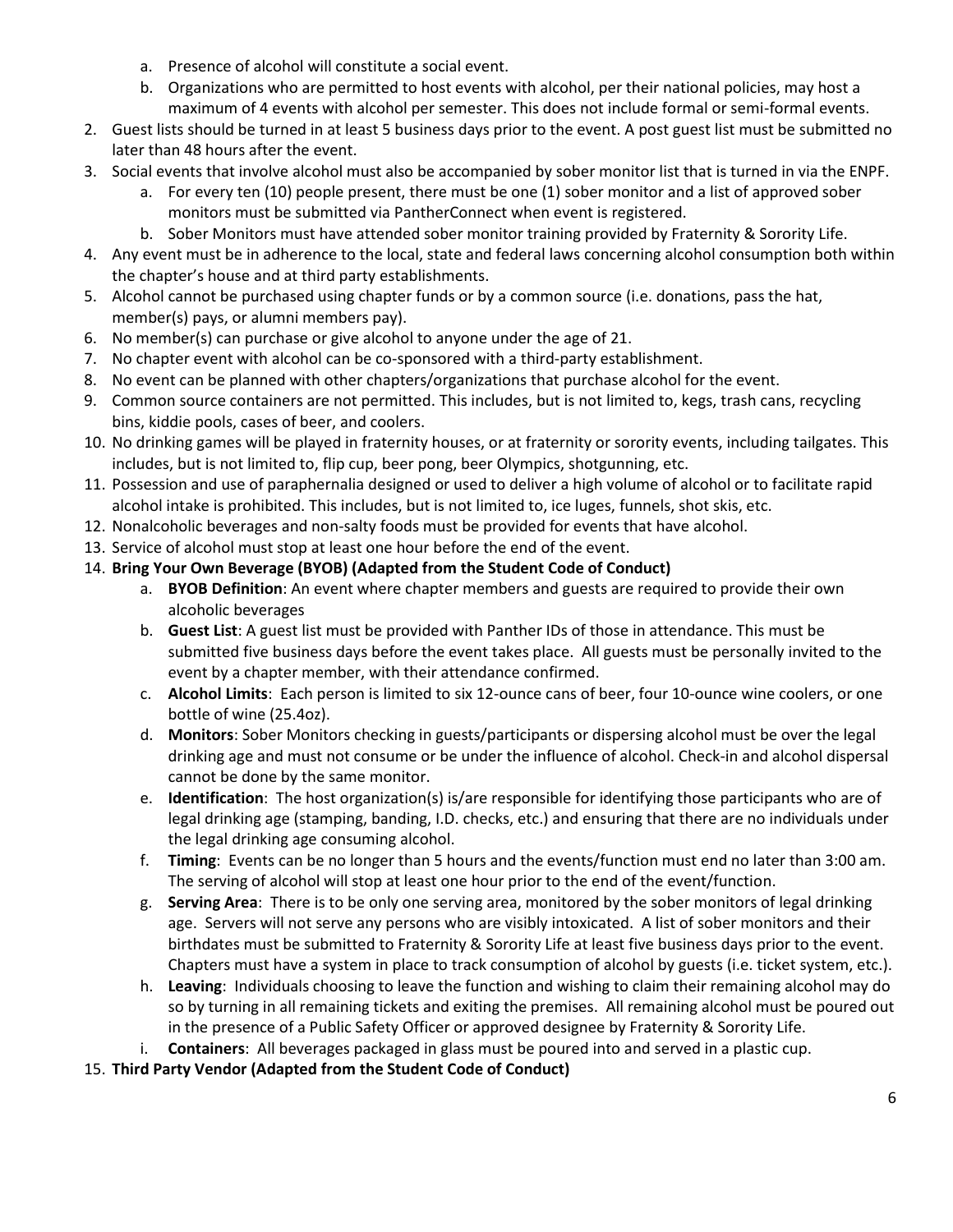- a. **License:** A licensed/insured company caters and serves the function and controls the identification of legal aged consumers and the dispersion of alcohol. The company must be licensed and insured as required by state and local ordinances.
- b. **Responsibilities:**
	- i. Each sponsoring/co-sponsoring organization is prohibited from entering into arrangements with the catering company to provide them a set amount of alcohol. This is the same as purchasing alcohol with chapter funds. The catering company must be paid for services only, not the purchase of alcohol in any manner. Only cash bars are permitted.
	- ii. Each sponsoring/co-sponsoring organization must provide a copy of the insurance permit of the third-party vendor to Fraternity & Sorority Life at least five (5) business days prior to the event.
	- iii. Each sponsoring/co-sponsoring organization must monitor the location's entrances and exits.
	- iv. Each sponsoring/co-sponsoring organization must provide necessary security to ensure the proper safety for all guests
	- v. Each sponsoring/co-sponsoring organization must check the identification of each member and guest to ensure that, if they choose to drink, they are of legal age to do so.
	- vi. Each sponsoring/co-sponsoring organization must provide food and non-alcoholic beverages.

#### **D. Philanthropic Programming:**

- 1. Alcohol is strictly prohibited at all philanthropic events.
- 2. All philanthropic events, in which the goal is to raise money for charitable organizations or memorial funds, must be registered with Fraternity & Sorority Life through the Event Planning and Notification Form. This includes offcampus philanthropic events.
- 3. Organizations are only able to host one signature philanthropic event per semester.
	- a. Signature events include, *but are not limited to*, pageants, participant-based events, team-based events and sporting events that require pre-event fundraising or participation.
	- b. The term "signature event" will be applied at the discretion of the Fraternity & Sorority Life with information and input from chapter and council leadership.
	- c. Chapters will receive designated dates for each semester's signature philanthropic event prior to the GOLD GOLD Start of the academic year. Designated dates will be assigned, and the overall calendar will be created and organized at the discretion of Fraternity & Sorority Life.
	- d. The selling or bartering of reserved dates is not allowed.

#### 4. Pre-Event Days

- a. Each chapter will receive no more than two, on-campus, pre-event days to encourage participation and host smaller fundraising events.
	- i. Chapters that hold pageants will *only* use these days to host on-campus, pre-pageant events that count towards participants' overall scores.
		- 1. There will only be one event per pre-event day. Off-campus and weekend pre-events cannot count towards a participant's overall score or fundraising total.
		- 2. Events can be considered any activity beyond tabling that requires member or contestant participation.
	- ii. Chapters that do not hold pageants may request to have two, on-campus, pre-event days for one of their signature philanthropic events.
	- iii. Pre-event days will only be allowed once per year per chapter. (*i.e.* If a chapter uses their days for their pageant during the fall semester, they do not also get pre-event days in the spring semester.)
	- iv. Pre-event days must be consecutive, with the exception of those split by a weekend or holiday, and they may only be used in one semester. Exceptions can be made at the discretion of the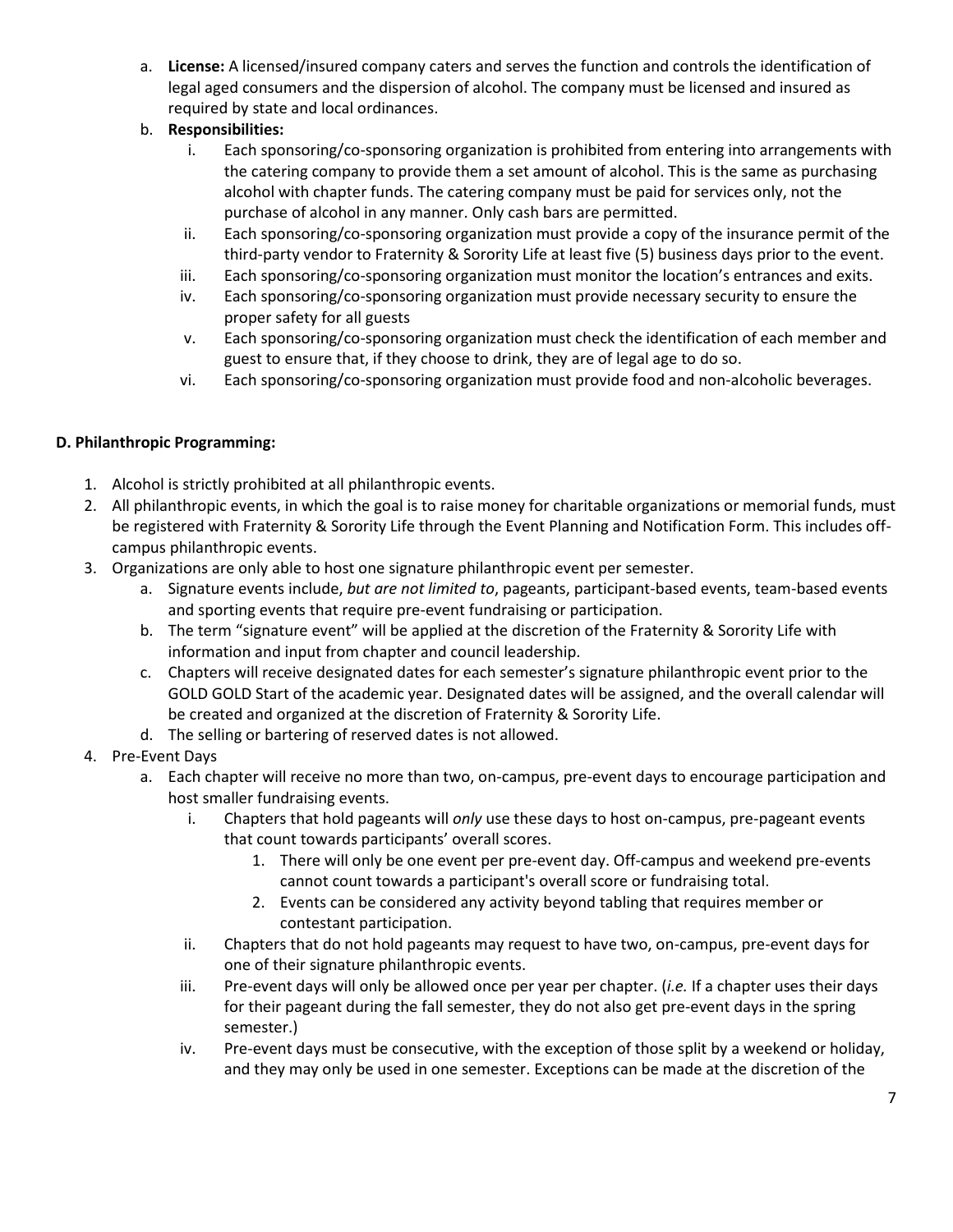Fraternity & Sorority Life staff.

- v. Unused days will not rollover to the next semester.
- 5. Tabling is not subject to the restrictions as long as it's the chapter doing the tabling not (pageant) participants
- 6. Philanthropic events held during summer sessions are not subject to restrictions but need to be approved by the Council advisor.
- 7. The chapter's respective council advisor must approve additional philanthropic events that are not deemed a signature event. The chapter can send an email with their requested date and event information. This approval is to ensure the additional event does not conflict with another chapter's reserved dates.
- 8. All philanthropic programming is done at the discretion of the Fraternity & Sorority Life--meaning, any chapter whose philanthropic programming is found to be inappropriate, not aligned with our fraternal values, or who violates the spirit of this policy may be subject to disciplinary consequences and/or event cancellation.

### **IV. Reporting Emergencies, Acts of Bias, Student Code of Conduct Violations, and Student in Distress**

- 1. Reporting Emergencies
	- a. If you need to report an emergency, call University Police at (305) 348-2626, or dial 911.
- 2. Reporting Acts of Bias
	- a. Incidents of bias can be reported via the [Bias Incident Reporting Form.](file:///C:/Users/adesanti/AppData/Local/Packages/Microsoft.MicrosoftEdge_8wekyb3d8bbwe/TempState/Downloads/stopbias.fiu.edu)
	- b. Incidents of bias are defined as incidents of bigotry, harassment, intimidation, coercion, violence, or damage to property by known or unknown perpetrators which may occur on the Florida International University campus or within an area that impacts the FIU community (addressed by the Bias Education & Response Team).
- 3. Reporting Student Code of Conduct Violations
	- a. Any violation of the Student Code of Conduct can be reported via the [online reporting form](https://cm.maxient.com/reportingform.php?FloridaIntlUniv)
- 4. Reporting Students in Distress
	- a. If you are concerned about a friend, a fellow student, let us know so we can help. It is not uncommon for peers to be the first person to recognize when a student is in distress. If you see dramatic changes in a friend's behavior, if you're concerned about a fellow student, share your concern with someone who can intervene and assist. The Dean of Students can assist in this situation. Students can report their concerns via th[e online reporting form.](https://cm.maxient.com/reportingform.php?FloridaIntlUniv)

### **V. Process for Unrecognized and Suspended Chapters**

- 1. Any chapter that is suspended or unrecognized by Student Conduct & Conflict Resolution, Fraternity & Sorority Life, and/or their [Inter] National Headquarters will immediately lose the rights and privileges of a recognized group with Fraternity & Sorority Life and FIU.
- 2. Any chapter that is suspended or unrecognized is:
	- a. Banned from convening as an organization and participating in any events at Florida International University;
	- b. Separated from the University and automatically loses University recognition with all rights and privileges associated with recognition;
	- c. Prohibited from participating in all intramural and University activities and the free use of University facilities at all FIU campuses; and
	- d. Prohibited from using FIU or Florida International University from all your promotional items and social media accounts. The latter is a violation of the FIU brand.
	- e. Prohibited to conduct official business in person or via any online medium at Florida International University.
	- f. Prohibited to use of any and all paraphernalia which includes but is not limited to shirts, jerseys, lanyards, or flags as it pertains to any university and/or organized student activity/function.
- 3. New and former chapters who wish to be considered for community recognition will be required to follow the desired governing council's expansion/extension policies/guidelines: